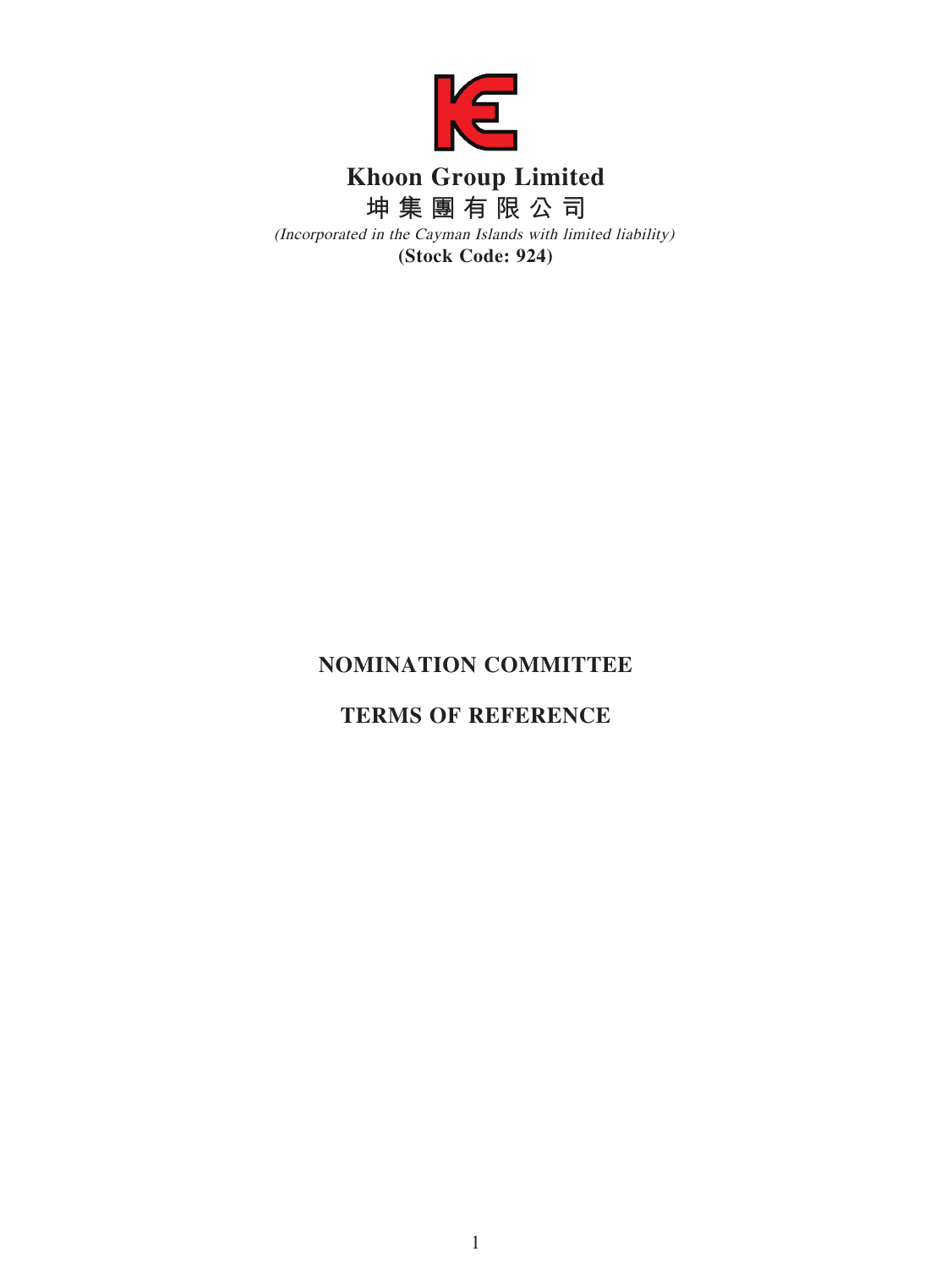## **PREAMBLE**

1. Khoon Group Limited (the "**Company**" ) was listed on the Main Board of The Stock Exchange of Hong Kong Limited (the "**HKEx**" ) on 5 July 2019.

In compliance with the code provisions of the Corporate Governance Code issued by the HKEx, a nomination committee (the "**Nomination Committee**" ) needs to be established with the terms of reference as set out and adopted herein.

## **CONSTITUTION**

2. The Nomination Committee was established by resolutions of the board of directors of the Company (the "**Board**" , and each director of the Board, a "**Director**" ) on 10 June 2019.

#### **MEMBERSHIP**

- 3. The members of the Nomination Committee shall be appointed by the Board from amongst the Directors and shall consist of not less than three members, a majority of whom should be independent non-executive Directors. The quorum of a Nomination Committee meeting shall be any two members of the Nomination Committee one of whom must be independent non-executive Director.
- 4. The Nomination Committee shall be chaired by the Chairman of the Board or an independent non-executive Director.
- 5. The term of office of a member of the Nomination Committee shall be determined by the Board.

#### **FREQUENCY AND PROCEDURE OF MEETINGS**

- 6. Unless otherwise stated herein, the meetings of the Nomination Committee are governed by the provisions regulating the meetings and proceedings of Directors in the Company's articles of association.
- 7. Meetings shall be held not less than once a year. The chairman of the Nomination Committee shall convene a meeting upon request by any member of the Nomination Committee.
- 8. An agenda and any accompanying Nomination Committee papers should be sent in full to all members of the Nomination Committee in a timely manner and at least three days before the proposed date of a meeting of the Nomination Committee (or other agreed period).
- 9. The Company is obliged to supply the Nomination Committee with adequate information in a timely manner, in order to enable it to make informed decisions. The information supplied must be complete and reliable. Where a Director requires more information than information provided voluntarily by the senior management, the relevant Director should make additional necessary enquiries. The Board and each Director shall have separate and independent access to the senior management.
- 10. The secretary of the Nomination Committee shall be the company secretary of the Company or his/her appointed delegate.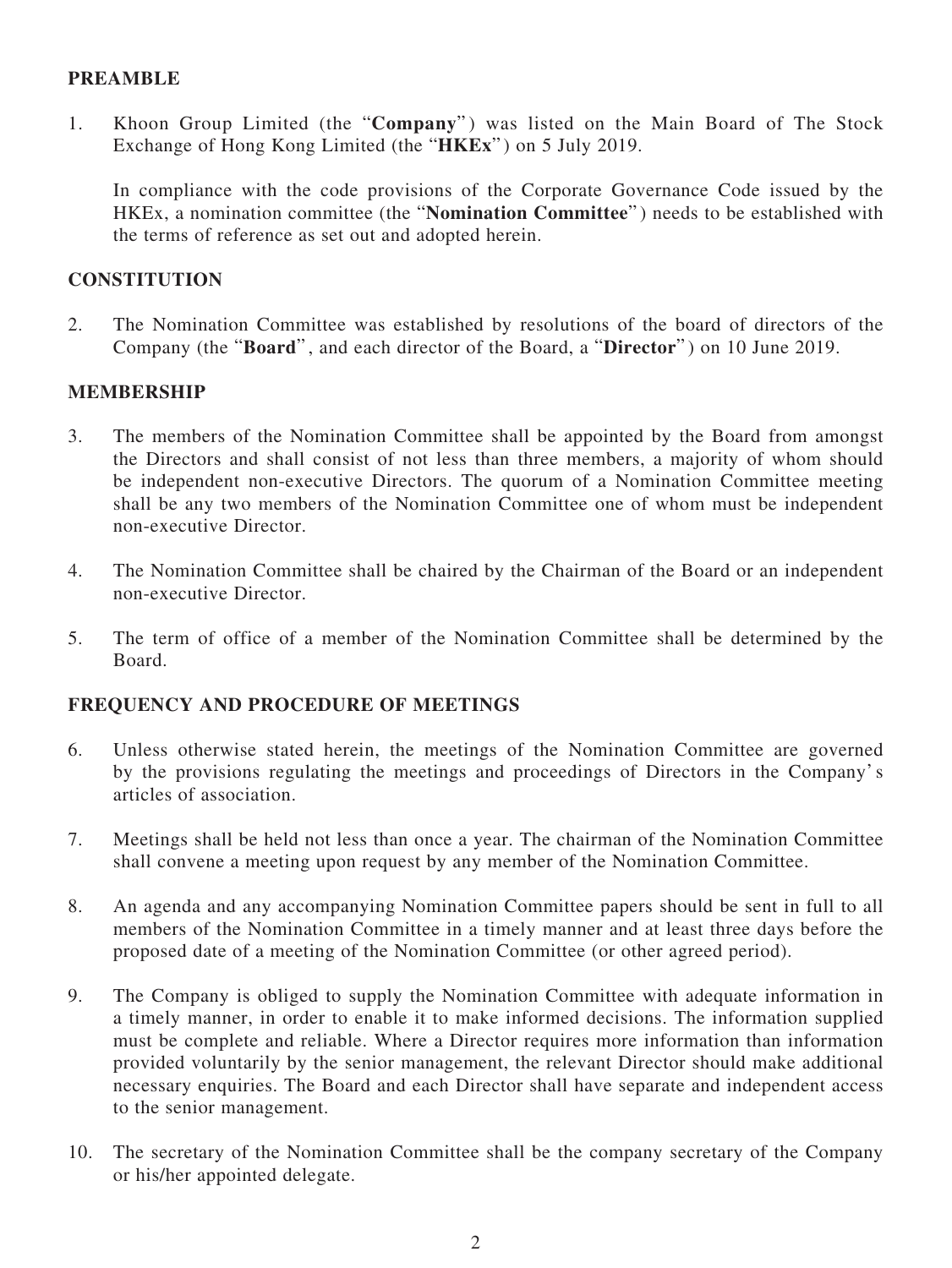## **ANNUAL GENERAL MEETING**

- 11. The chairman of the Nomination Committee shall attend the annual general meeting and be prepared to respond to any shareholder's questions on the Nomination Committee's activities.
- 12. If the chairman of the Nomination Committee is unable to attend an annual general meeting of the Company, he shall arrange for another member of the Nomination Committee, or failing this, his duly appointed delegate, to attend in his place. Such person shall be prepared to respond to any shareholder's questions on the Nomination Committee's activities.
- 13. Where the Board proposes a resolution to elect an individual as an independent nonexecutive Director at the general meeting, it should set out in the circular to shareholders of the Company and/or explanatory statement accompanying the notice of the relevant general meeting the process used for identifying the individual and why they believe the individual should be elected, the reasons why they consider the individual to be independent, the perspectives, skills and experience that the individual can bring to the Board and how the individual contributes to diversity of the Board, and if the proposed independent nonexecutive Director will be holding his or her seventh (or more) listed company directorship, why the Board believes the individual would still be able to devote sufficient time to the Board.

## **AUTHORITY**

- 14. The Nomination Committee is authorised by the Board to investigate any activity mentioned in these terms of reference. It is authorised to seek any information it requires from any employee and all employees are directed to co-operate with any request made by the Nomination Committee.
- 15. The Nomination Committee should be provided with sufficient resources to perform its duties. The Nomination Committee is authorised by the Board to obtain independent professional advice to perform its responsibilities, at the Company's expense. The Nomination Committee shall be exclusively responsible for establishing the selection criteria, selecting, appointing and setting the terms of reference for any external consultant who advises the Nomination **Committee**

## **DUTIES**

- 16. The duties of the Nomination Committee shall include:
	- (a) reviewing the structure, size and composition (including but not limited to skills, knowledge, professional experience, qualifications, gender, age, cultural and educational background, independence and diversity of perspectives) of the Board at least annually or when necessary and making recommendations on any proposed changes to the Board to complement the Company's corporate strategy;
	- (b) reviewing the policy on the Board diversity (the "**Board Diversity Policy**" ) and the measurable objectives for implementing the Board Diversity Policy from time to time adopted by the Board, and to review and monitoring the progress on achieving the objectives set out in the Board Diversity Policy;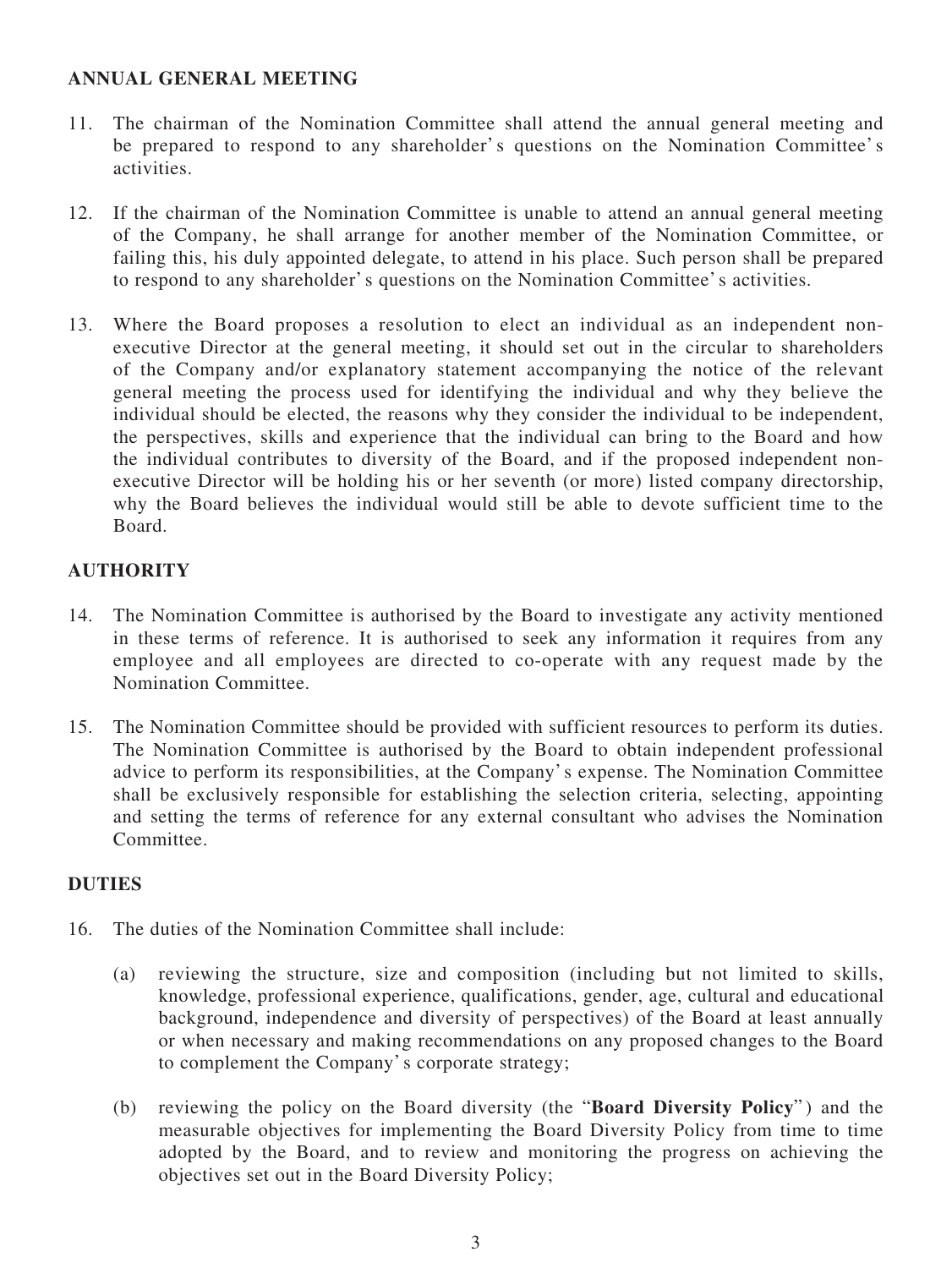- (c) developing and reviewing, as appropriate, the policy for the nomination of Directors (the "**Nomination Policy**") and disclosing the summary of the implemented Nomination Policy in the corporate governance report of the Company annually;
- (d) making recommendations to the Board on the appointment or re-appointment of Directors and succession planning for Directors, in particular the chairman of the Board having due regards to the Board Diversity Policy and the Nomination Policy;
- (e) identifying and nominating individuals suitably qualified to become Directors and nominating or making recommendations to the Board on the selection of individuals nominated for directorship having due regards to the Board Diversity Policy and the Nomination Policy; and
- (f) assessing the independence of independent non-executive Directors.
- 17. The Nomination Committee shall also make recommendations to the Board concerning:
	- (a) formulating plans for succession for both executive and non-executive Directors;
	- (b) the Board Diversity Policy and the measurable objectives for implementing such policy;
	- (c) membership of the Company's audit and remuneration committees, in consultation with the chairmen of those committees; and
	- (d) the re-appointment of any non-executive Director at the conclusion of their specified term of office having given due regard to their performance and ability to continue to contribute to the Board in the light of the knowledge, skills and experience required.

#### **REPORTING PROCEDURES**

- 18. Full minutes of the Nomination Committee's meetings and all written resolutions of the Nomination Committee should be kept by the secretary of the Nomination Committee and such minutes or written resolutions shall be available for inspection at any reasonable time on reasonable notice by any Director.
- 19. Minutes of meetings of the Nomination Committee and all written resolutions of the Nomination Committee shall record in sufficient detail the matters considered by the Nomination Committee and decisions reached, including any concerns raised by Directors or dissenting views expressed. Draft and final versions of minutes, or as the case may be, written resolutions of the Nomination Committee should be sent to all members of the Nomination Committee for their comment and records respectively, within a reasonable time after such meetings.
- 20. Without prejudice to the generality of the duties of the Nomination Committee set out above,